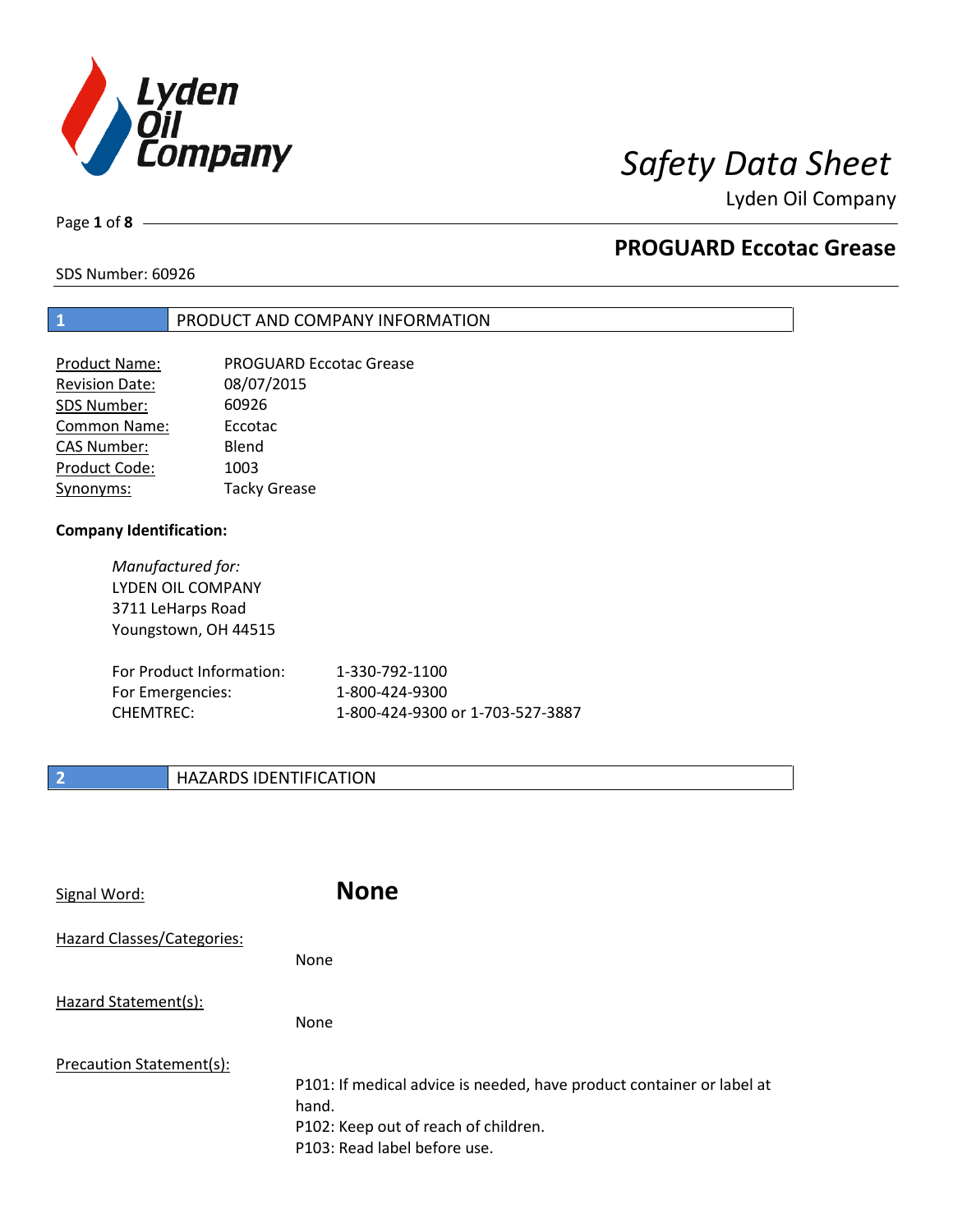

Lyden Oil Company

Page **2** of **8**

# **PROGUARD Eccotac Grease**

SDS Number: 60926

Other Hazard Statement(s):

-NFPA Ratings:  $Health = 1$  $Fire = 1$ Reactivity  $= 0$ 

### **3** COMPOSITION / INFORMATION ON INGREDIENTS

Ingredients:

*Mixture of the substances listed below with nonhazardous additions.*

| <b>Chemical Name</b> | <b>CAS Number</b> | Percentage |
|----------------------|-------------------|------------|
| Asphaltic Resin      | 8052-42-4         | 25-50      |

*\*Any concentration shown as a range is to protect confidentiality or is due to batch variation.*

| <b>FIRST AID MEASURES</b> |
|---------------------------|
|                           |

### Description of First Aid Measures:

| Inhalation:          |                                                                                                                                                                                                                                  |
|----------------------|----------------------------------------------------------------------------------------------------------------------------------------------------------------------------------------------------------------------------------|
|                      | Remove person to fresh air and keep comfortable breathing. In case<br>of unconsciousness, place patient stably in side position for<br>transportation. Call a POISON CENTER and consult medical attention if<br>you feel unwell. |
| <b>Skin Contact:</b> |                                                                                                                                                                                                                                  |
|                      | Wash with plenty of water, if skin irritation occurs: get medical<br>attention. Remove contaminated clothing and wash before reuse.                                                                                              |
| Eye Contact:         |                                                                                                                                                                                                                                  |
|                      | Rinse opened eye for several minutes under running water. If<br>symptoms persist, consult medical attention.                                                                                                                     |
| Ingestion:           |                                                                                                                                                                                                                                  |
|                      | Rinse mouth with water. If symptoms develop, obtain medical<br>attention.                                                                                                                                                        |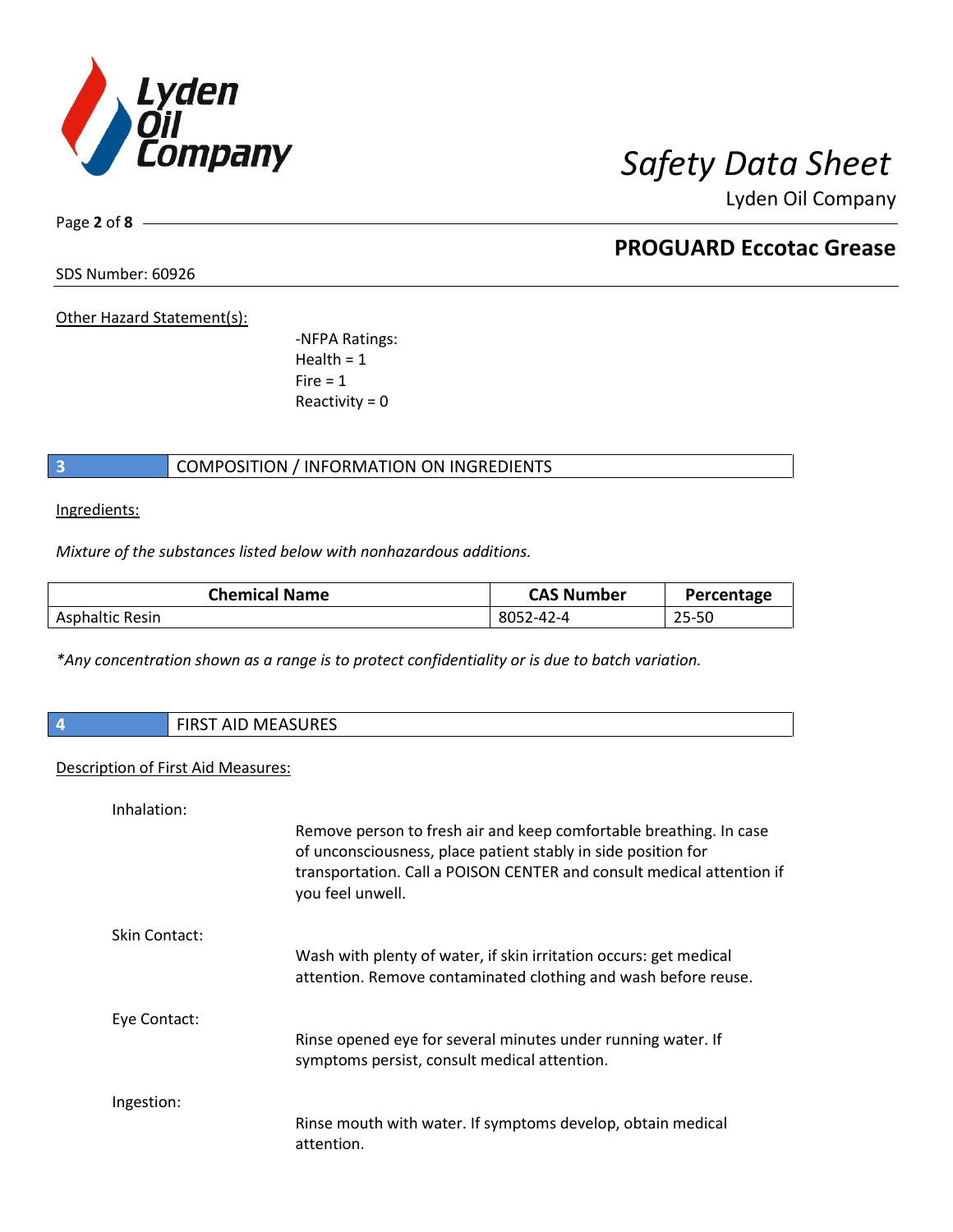

Lyden Oil Company

SDS Number: 60926

Page **3** of **8**

| 99 IVUIIINUI . VVJZU                          |                                                                                                                                                                                                   |  |
|-----------------------------------------------|---------------------------------------------------------------------------------------------------------------------------------------------------------------------------------------------------|--|
| Symptoms and Effects, both acute and delayed: | No further relevent data available.                                                                                                                                                               |  |
| <b>Recommended Actions:</b>                   | Treat symptomatically. Call a doctor or poison<br>control center for guidance.                                                                                                                    |  |
| 5<br>FIRE FIGHTING MEASURES                   |                                                                                                                                                                                                   |  |
| Recommended Fire-Extinguishing Equipment:     | Use fire-fighting measures and equipment suitable<br>for the environment.                                                                                                                         |  |
| Possible Hazards During a Fire:               | Hazardous combustion products may include: A<br>complex mixture of airborne solid and liquid<br>particulates and gases (smoke). Carbon monoxide.<br>Unidentified organic and inorganic compounds. |  |
| Recommendations to Firefighters:              | No special measures required.                                                                                                                                                                     |  |
| <b>ACCIDENTAL RELEASE MEASURES</b><br>6       |                                                                                                                                                                                                   |  |
| <b>Personal Precautions:</b>                  | Avoid contact with skin and eyes.                                                                                                                                                                 |  |
| <b>Emergency Procedures:</b>                  | Contain spilled material, collect in suitable and<br>properly labeled containers.                                                                                                                 |  |
| <b>Environmental Precautions:</b>             | Do not allow to reach sewage system or any water<br>course.<br>Do not allow to enter ground waters.                                                                                               |  |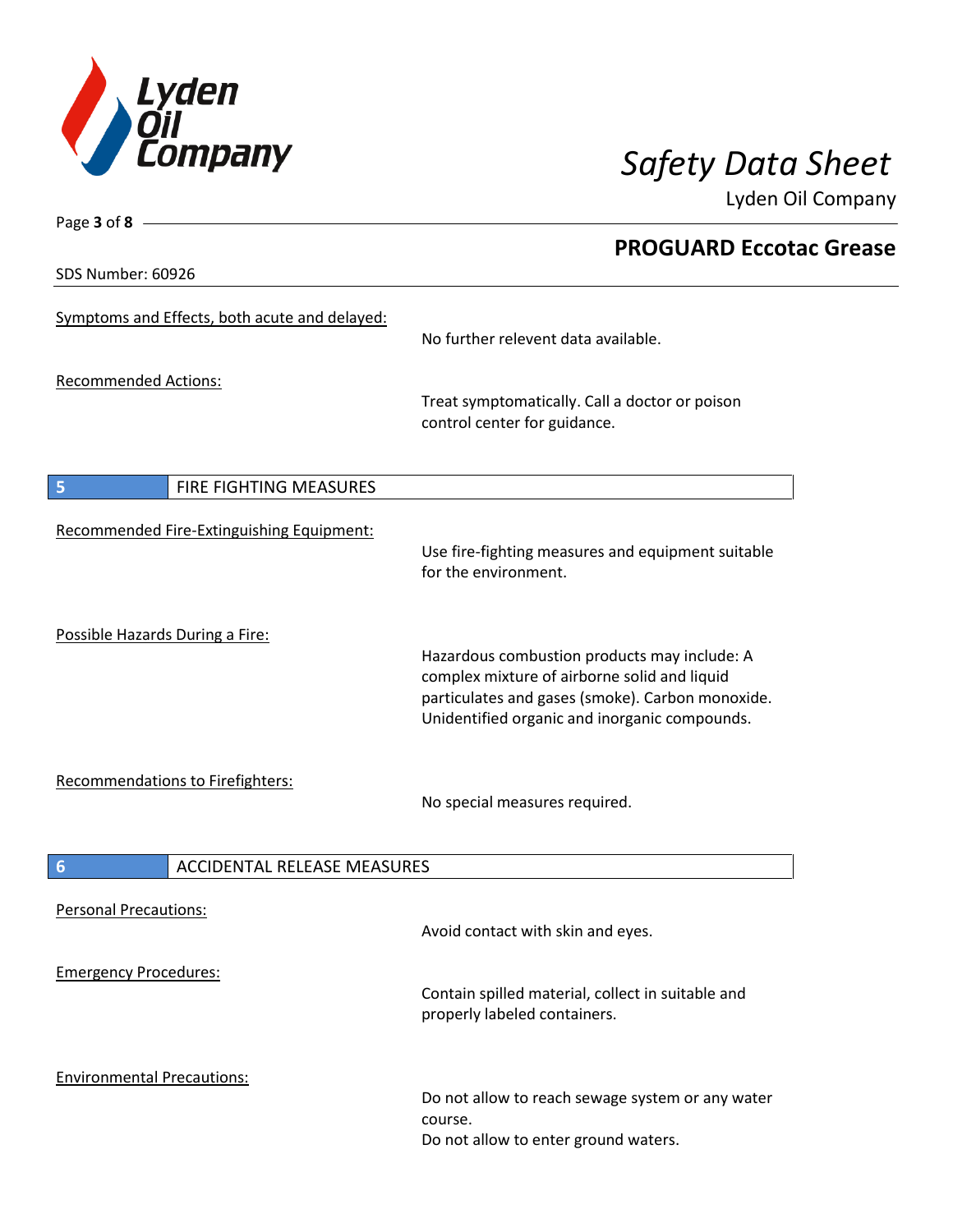

Lyden Oil Company

SDS Number: 60926

Page **4** of **8**

Cleanup Procedures:

Absorb with liquid-binding material (sand, diatomite, acid binders, iniversal binders, sawdust.

### **7 HANDLING AND STORAGE**

Handling Precautions:

Ensure good ventilation/exhaustion at the workplace. Prevent formation of aerosols.

Storage Requirements:

Keep container tightly sealed.

### **8** EXPOSURE CONTROLS / PERSONAL PROTECTION

### Exposure Limits:

-64742-52-5 Distillates (petroleum), hydrotreated heavy naphthenic (50-100%):

ACGIH TLV - Short-term value: 10mg/m<sup>3</sup> Long-term value: 5mg/m<sup>3</sup> OSHA PEL – Long-term value:  $5mg/m<sup>3</sup>$ 

- Asphaltic Resin (25-50%):

PEL - Long-term value: 5mg/m<sup>3</sup> REL - Short-term value: 10mg/m<sup>3</sup> Long-term value: 5mg/m<sup>3</sup> Ceiling limit value: 5mg/m<sup>3</sup> (15 minutes) TLV – Short-term value:  $10$ mg/m<sup>3</sup> Long-term value: 5mg/m<sup>3</sup> BEI – Medium: urine, Time: end of shift at end or workweek, Parameter: 1- Hydroxyprene with hydrolysis (nonquantitative)

Engineering Controls:

All ventilation should be designed in accordance with OSHA standard (29 CFR 1910.94).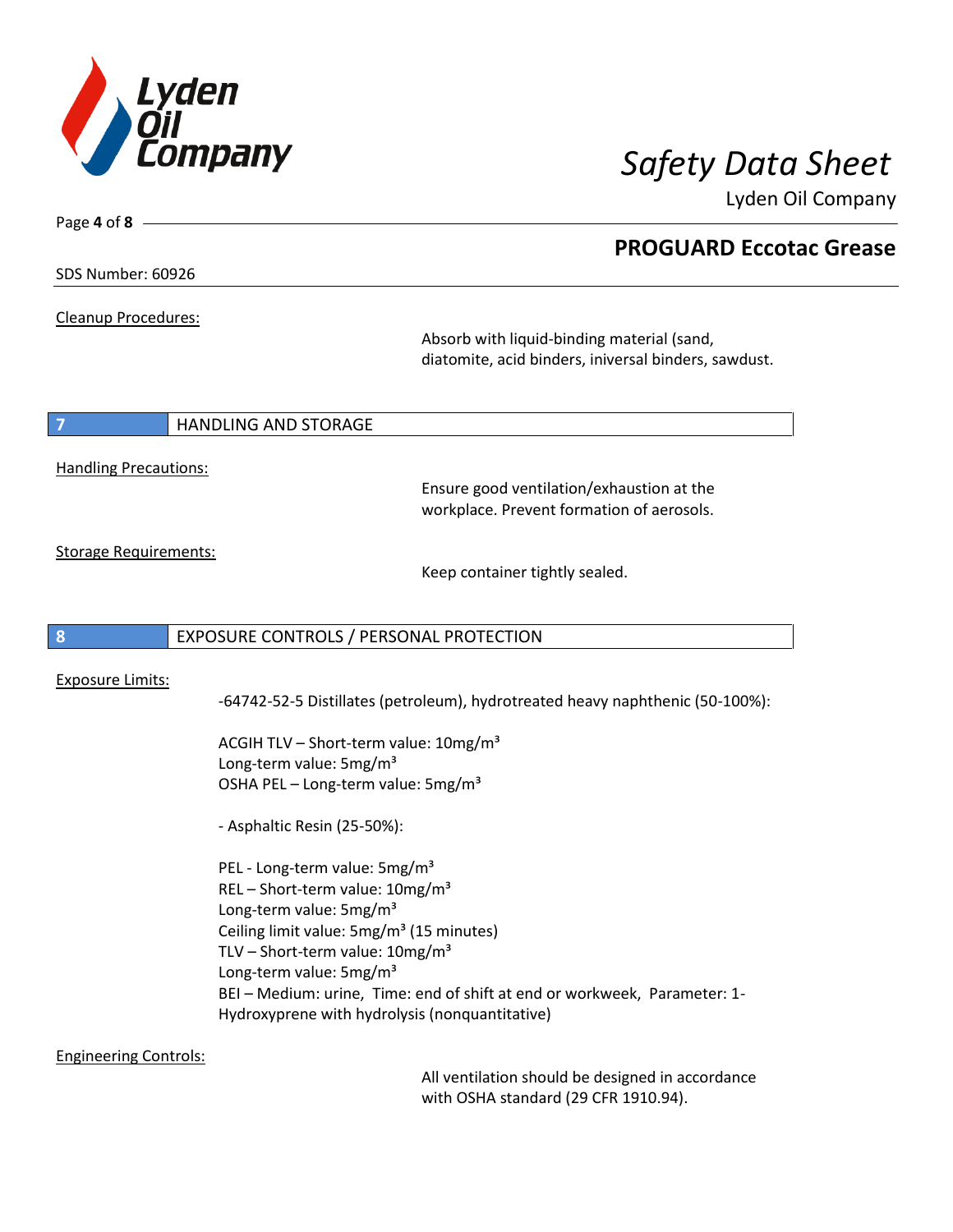

Lyden Oil Company

### SDS Number: 60926

Page **5** of **8**

### Personal Protective Equipment:

Keep away from foodstuffs, beverages, and feed. Immediately remove all soiled and contaminated clothing.

Wash hands before breaks and at the end of work. Avoid contact with eyes and skin.

Use safety glasses and gloves.

In case of low exposure or low pollution use respiratory filter device. In case of intensive or longer exposure use respiratory protective device that is independent of circulating air.

### **9** PHYSICAL AND CHEMICAL PROPERTIES

| Color:                        | Dark brown                      |
|-------------------------------|---------------------------------|
| Physical State:               | Liquid                          |
| Odor:                         | Petroleum-like                  |
| Odor Threshold:               | Data not available              |
| pH:                           | Data not available              |
| <b>Melting Point:</b>         | Data not available              |
| <b>Boiling Point:</b>         | 317° C / 603° F                 |
| <b>Boiling Range:</b>         | Data not available              |
| Flash Point:                  | 260° C / 500° F                 |
| <b>Evaporation Rate:</b>      | Data not available              |
| Flammability:                 | Data not available              |
| Flammability Limits:          | Data not available              |
| Vapor Pressure:               | Data not available              |
| Vapor Density:                | Data not available              |
| <b>Relative Density:</b>      | 7.953 pounds per gallon at 68°F |
| Solubilities:                 | Insoluble in water              |
| <b>Partition Coefficient:</b> | Data not available              |
| Auto-Ignition Temperature:    | Data not available              |
| Decomposition Temperature:    | Data not available              |
| Viscosity:                    | Data not available              |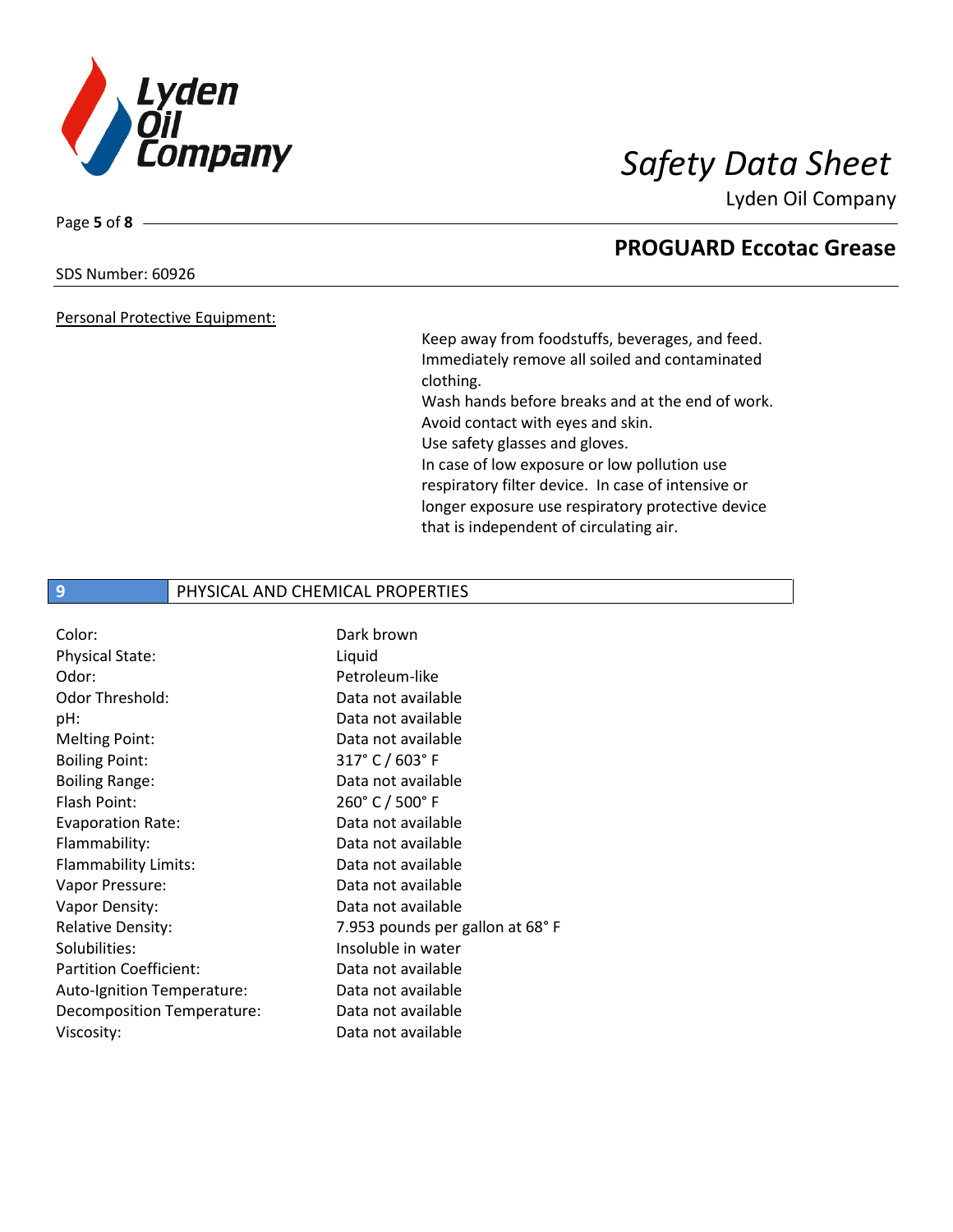

Lyden Oil Company

SDS Number: 60926

Routes of Exposure:

I

Page **6** of **8**

I

| 10                             | STABILITY AND REACTIVITY                                      |  |
|--------------------------------|---------------------------------------------------------------|--|
| Stability:                     | Stable under normal conditions.                               |  |
| Reactivity:                    | Not reactive under normal conditions.                         |  |
| <b>Conditions to Avoid:</b>    | No further relevant information available.                    |  |
| <b>Hazardous Reactions:</b>    | No known hazardous reactions.                                 |  |
| Incompatible Materials:        | No further relevant information available.                    |  |
| <b>Decomposition Products:</b> | Hazardous decomposition products are not<br>expected to form. |  |
| 11                             | <b>TOXICOLOGICAL INFORMATION</b>                              |  |
|                                |                                                               |  |

|                       | Skin, eye contact, and inhalation are the primary<br>routes of exposure although exposure may occur<br>following accidental ingestion. |
|-----------------------|----------------------------------------------------------------------------------------------------------------------------------------|
| Exposure Effects:     |                                                                                                                                        |
|                       | Irritant to skin and mucous membranes.                                                                                                 |
|                       | Irritant to eyes.                                                                                                                      |
|                       | Inhalation of vapors or mists may cause irritation.                                                                                    |
| Measures of Toxicity: |                                                                                                                                        |
|                       | <b>Acute Toxicity Estimates:</b>                                                                                                       |
|                       | Dermal LD50: 5405 mg/kg (rabbit)                                                                                                       |
|                       | Inhalative LC50: 1021 mg/l (4 hours) (rat)                                                                                             |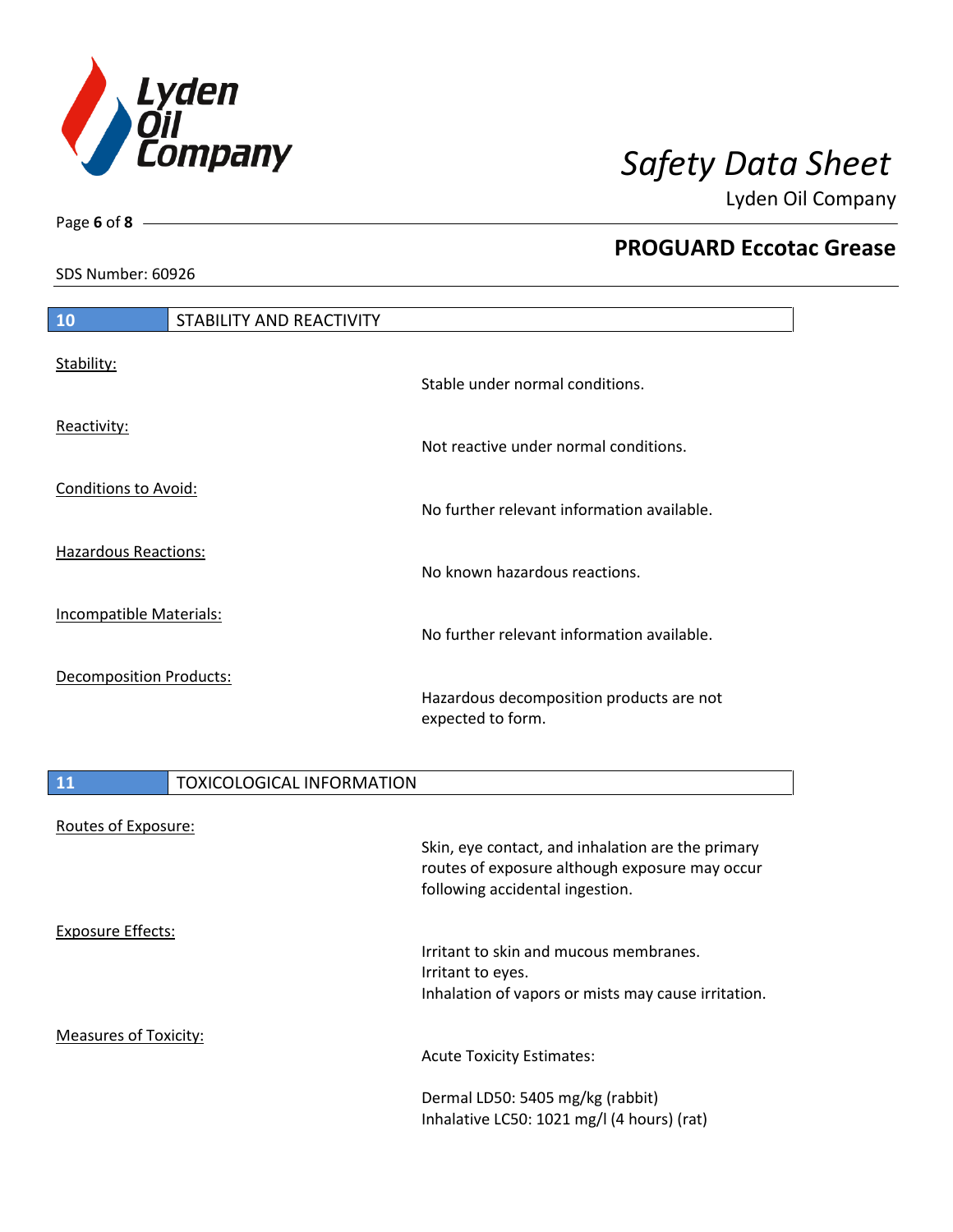

Lyden Oil Company

SDS Number: 60926

Page **7** of **8**

Carcinogenic/Mutagenic Precautions:

Asphaltic resin: Carcinogenic category 2B (IARC).

| 12                                                                                                | <b>ECOLOGICAL INFORMATION</b>                                                        |                                                                                             |
|---------------------------------------------------------------------------------------------------|--------------------------------------------------------------------------------------|---------------------------------------------------------------------------------------------|
| <b>Ecological Precautions:</b>                                                                    |                                                                                      | Avoid exposing to the environment.                                                          |
| <b>Ecological Effects:</b>                                                                        | Water hazard class 1 (self-assessment): Slightly hazardous to water.                 |                                                                                             |
| <b>13</b>                                                                                         | <b>DISPOSAL CONSIDERATIONS</b>                                                       |                                                                                             |
| Disposal Methods:                                                                                 |                                                                                      | Dispose of waste material in accordance with all<br>local, state, and federal requirements. |
| <b>Disposal Containers:</b>                                                                       |                                                                                      | Use properly approved container for disposal.                                               |
| <b>Special Precautions:</b>                                                                       |                                                                                      | Do not dispose of with household garbage.<br>Do not flush to surface waters or drains.      |
| 14                                                                                                | <b>TRANSPORT INFORMATION</b>                                                         |                                                                                             |
| <b>UN Number:</b><br><b>UN Shipping Name:</b><br><b>Transport Hazard Class:</b><br>Packing Group: | Data not available<br>Data not available<br>Data not available<br>Data not available |                                                                                             |
| <b>Environmental Hazards:</b>                                                                     |                                                                                      | Data not available                                                                          |
| <b>Bulk Transport Guidance:</b>                                                                   |                                                                                      |                                                                                             |